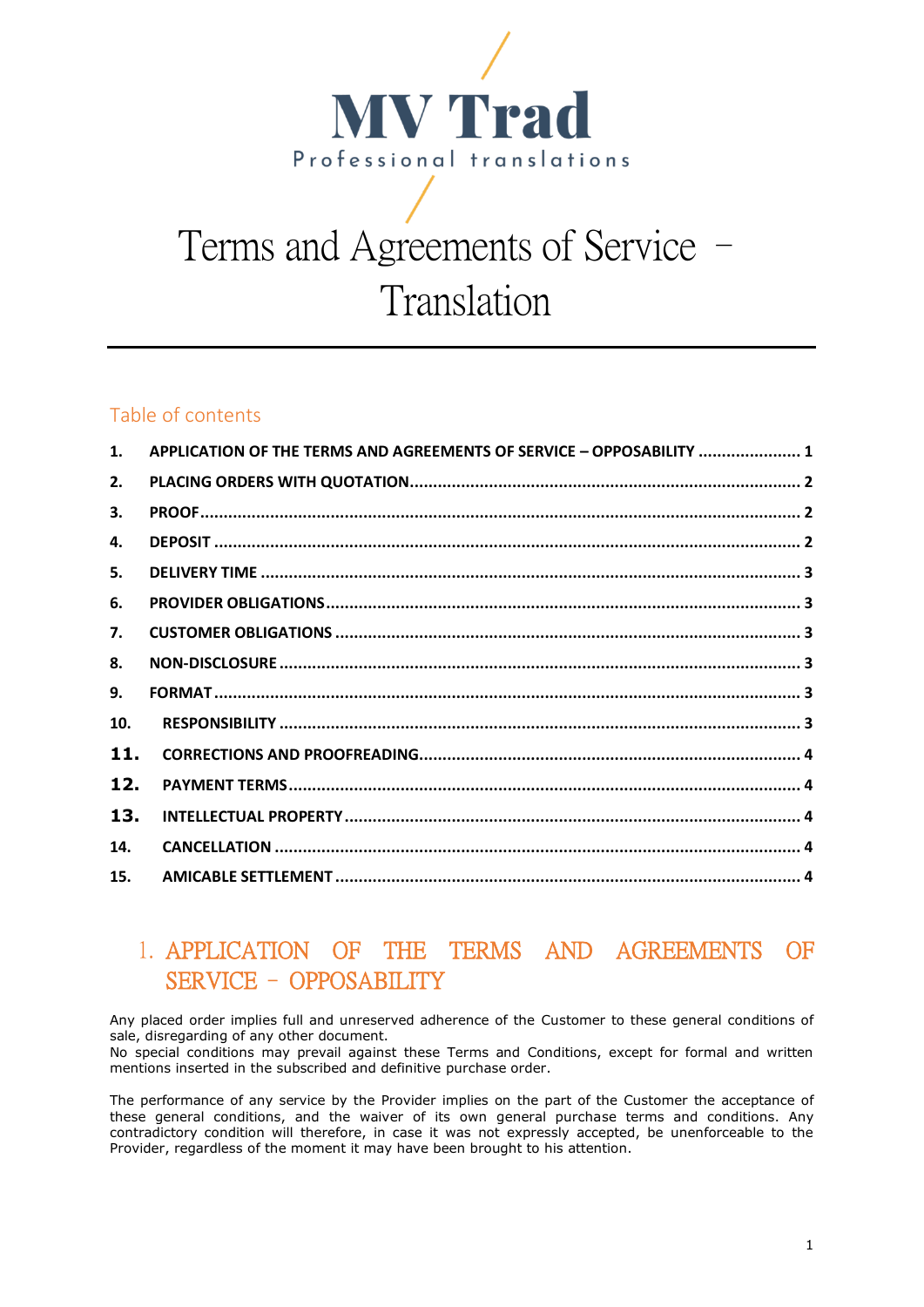The fact that the Provider does not avail himself at any time of any clause of these Terms and Conditions cannot be interpreted as a waiver to the same clause at a further moment of time.

## <span id="page-1-0"></span>2. PLACING ORDERS WITH QUOTATION

Each order of the Customer is preceded by a free quote, created by the Provider, on the basis of the provided documents to be translated or information communicated by the Customer.

The quote sent by the Provider to the Customer, by post, fax or e-mail, shall specify in particular:

- The number of pages or words submitted for translation:
- The language of translation:
- The method used to determine the price of the translation service. The latter is charged either through a flat rate, or through a count of the time spent, or on the basis of the Provider's tariff in force on the day of the estimate, in particular per source word or character (i.e. per word or character contained in the text to be translated) or per target word or character (i.e. per word or character contained in the translated text), or per line, per page, per hour;
- The delivery time of the translation service;
- The format of the documents to be translated in case of a request for a specific layout of the delivered document;
- Any price increase in particular due to urgency, specific terminology researches or any other request arising out of the usual services provided by the Provider.

In order to confirm the order in a firm and definitive manner, the Customer must return the quotation to the supplier without any modification, either by post, mail or fax, signed with the mention 'good for agreement' when the quotation was sent to him by fax, or alternatively by e-mail with the consent included in the body of the mail in case the quotation was sent to the Customer by e-mail. In case of not receiving back the quote accepted, the Provider reserves the right not to begin its service.

If the quote is not accepted through the above described procedure within one (1) month from its emission date, the quote will be deemed expired.

The Provider reserves the possibility, after informing the Customer, to increase the rates of services and/or not to respect the delivery date indicated on the Customer's initial order confirmation, in particular in the following cases:

- 1. The modification or addition of documents by the Customer after to the sign-off of the quotation by the Provider, in which case the Provider reserves the right to adjust the price according to the additional volume of text found or requested;
- 2. The absence of documents when calculating the quotation. If the quotation was calculated on the basis an approximate number of words and an extract of the content.

In the absence of the express agreement of the Customer on these new terms of delivery and/or billing, the Provider reserves the right not to begin its service.

Unless otherwise indicated in the quotation, the costs incurred for the performance of the service (travel, sending express mail, etc.) are at the expense of the Customer.

Any decision to discount, reduce or apply discounted rates, according to a percentage or a package (per page, line or hour), remains at the sole discretion of the Provider and only for the service in question. Any discounts or rebates granted to the Customer shall in no case give rise to a right acquired for subsequent services.

In the event that no prior quotation has been sent to the Customer by the Provider, the translation services will be invoiced in accordance with the basic rate normally applied by the Provider.

# <span id="page-1-1"></span>3. PROOF

For the purposes of proof of the existence of this acceptance of quotation, the Customer agrees to consider the fax, e-mail, copy and digital support as equivalent to the original and as perfect proof.

# <span id="page-1-2"></span>4. DEPOSIT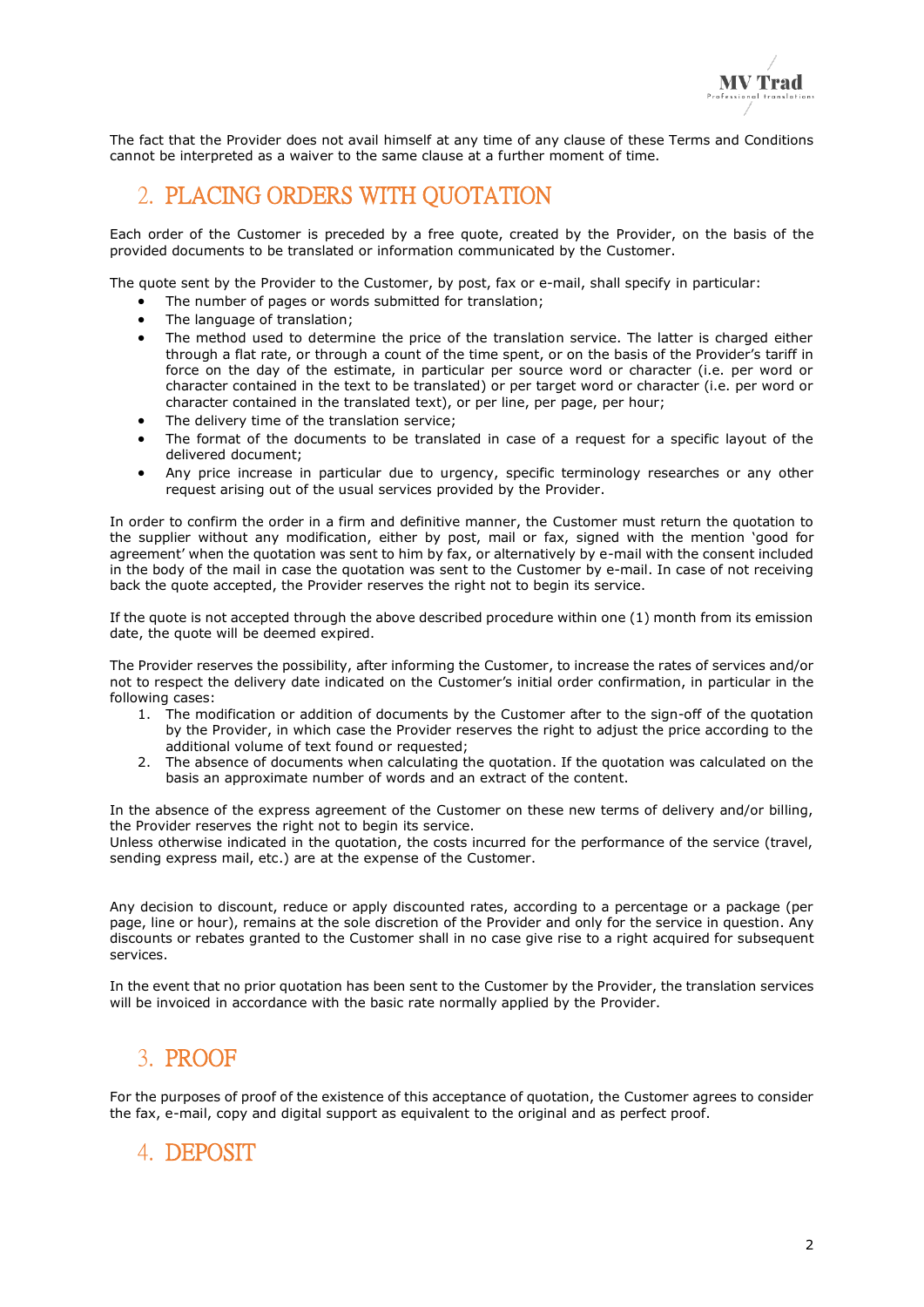Any order with a tax-free amount exceeding 1,000 euros may be subject to a deposit request, the percentage of which will be specified on the quote. In this case, the execution of the service will begin only after receiving the deposit.

#### <span id="page-2-0"></span>5. DELIVERY TIME

Subject to the receipt by the Provider of all the documents submitted to the translation service, the delivery time mentioned on the quotation is applicable only at the condition that the Customer confirms their order as per article 2 above within 1 (one) working day from them receiving the quotation. After this period, the delivery date may be revised according to the workload of the Provider.

## <span id="page-2-1"></span>6. PROVIDER OBLIGATIONS

The Provider shall strive to carry out the translation with the greatest fidelity to the original and in accordance with the best practice of the profession. He shall make every effort to take into account and integrate the information provided by the Client (glossaries, plans, drawings, abbreviations…) in the translation. The Provider disclaims any responsibility in the event of inconsistency or ambiguity of the original text; checking the technical consistency of the final text is the sole responsibility of the Customer.

## <span id="page-2-2"></span>7. CUSTOMER OBLIGATIONS

The Client undertakes to make available to the Provider all the texts to be translated and any technical information necessary for the understanding of the text and, if necessary, the specific terminology required. If the Customer fails to comply with his obligation to inform the Provider, the latter cannot be held responsible for any non-compliance or exceeding the deadlines.

The Customer has a period of 10 working days from receiving his translated or proofread documents to express in writing any disagreement regarding the quality of the service. After this period, the service will be deemed to have been properly performed and no dispute can be admitted. For this purpose, the Customer agrees to consider as proof of delivery any acknowledgement of receipt by post, fax or e-mail.

## <span id="page-2-3"></span>8. NON-DISCLOSURE

The Provider is committed to respect the privacy of the information brought to his knowledge before, during or after the performance of his service. Any original document is returned to the Customer upon request.

The liability of the Provider cannot be incurred due to interception or misappropriation of information during the transfer of data, in particular via the Internet. Therefore, prior to or during the order, it is up to the Customer to inform the Provider concerning the means of transfer they wish to see implemented in order to guarantee the confidentiality of any sensitive information.

## <span id="page-2-4"></span>9. FORMAT

The translation is delivered by e-mail in Word format. Upon request, it can be delivered by fax or post. Any other means of transfer or format must be expressly agreed between the parties and may be subject to additional fees.

## <span id="page-2-5"></span>10.RESPONSIBILITY

In any event, the liability of the Provider is limited only to the amount of the invoice concerned.

In no event shall the Provider be liable for claims based on style subtleties.

It is specified that delivery times are given only as an indication, their non-observance cannot lead to penalties for delay. In any event, the liability of the Provider cannot be incurred due to direct or indirect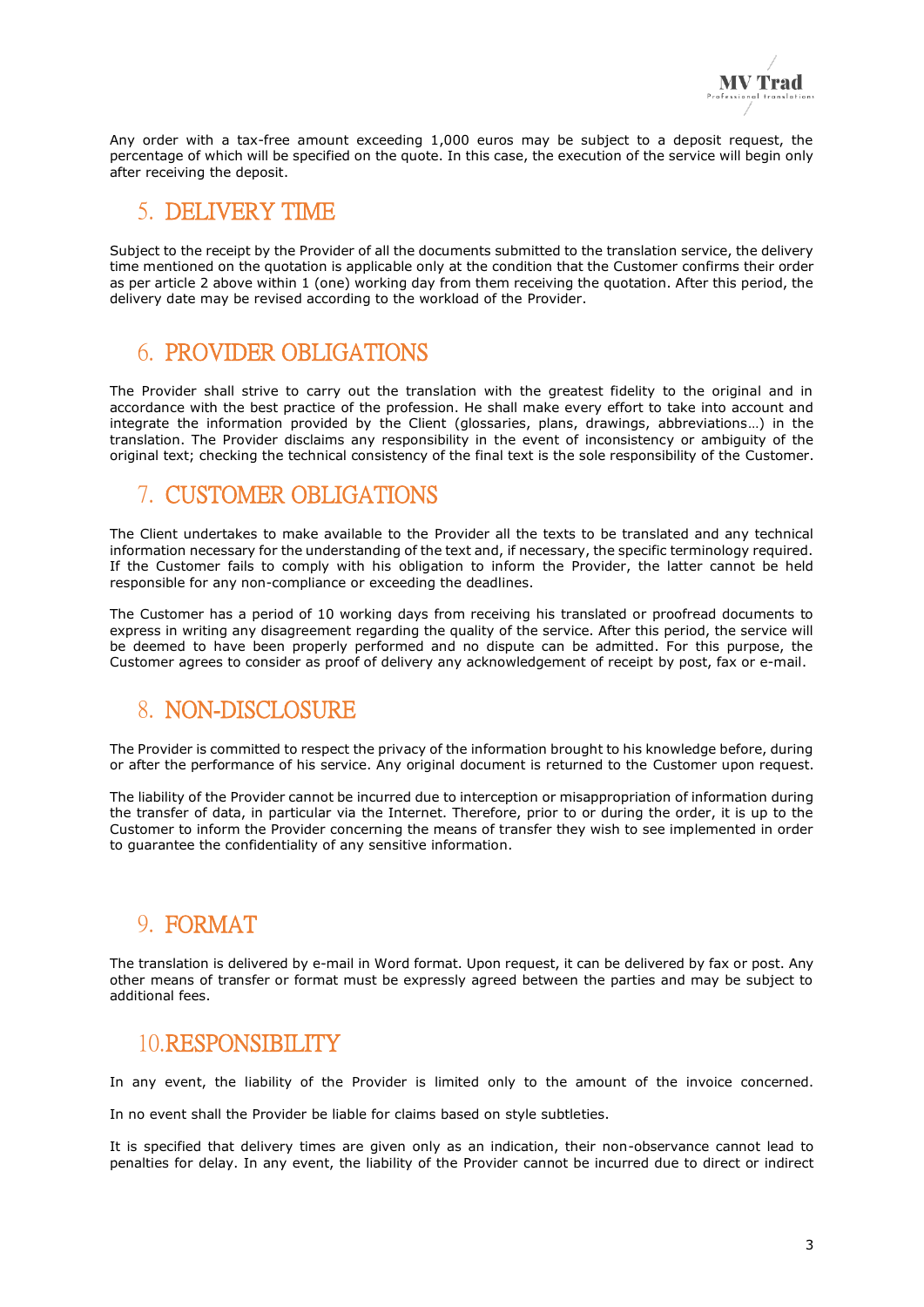damages caused to the Customer or to third parties due to a delay in delivery, caused in particular by force majeure situations or by possible delays in delivery by fax, modem, e-mail and other postal means.

#### <span id="page-3-0"></span>11. CORRECTIONS AND PROOFREADING

In case of disagreement on certain points of the service, the Provider reserves the right to bring corrections in cooperation with the Client.

When the translation is to be edited, the service Provider will receive the printer's proof for proofreading.

Unless otherwise provided in writing, any correction or proofreading is subject to an additional charge based on the current hourly rate.

#### <span id="page-3-1"></span>12. PAYMENT TERMS

Except as specified in the quotation, invoices are understood to be net, without discount and payable within 30 days from the date of issue of the invoice.

In case of payment by bank check or bank transfer from abroad, the entire exchange or bank charges will be at the expense of the Customer.

In the event of late payment, orders in progress may be automatically interrupted until full payment is made and the Customer will be liable, without prior notice being required, for late interest calculated at the rate of one and a half times the legal interest rate in force, applied to the amount of the invoice in question.

The translation remains the property of the translator until full payment is made.

Payment made through the site [http://mvtrad.com](http://www.mvtrad.fr/) thanks to the third-party payment platform Stripe [\(https://stripe.com\)](https://stripe.com/fr) includes all associated taxes, including VAT where applicable, and does not require any additional payment.

#### <span id="page-3-2"></span>13. INTELLECTUAL PROPERTY

Before submitting a document for translation to the Provider, the Customer must ensure that he is entitled to it. He must therefore be the author of the original document or obtain prior written permission for translation from the copyright holder of the document.

Failing to do so, the Provider cannot be held liable in any way if all or part of the documents entrusted by the Client would infringe the intellectual property or other rights of a third party or any applicable regulations. In this case, the Customer would bear possible damages and financial consequences arising from his sole negligence.

Furthermore, the Customer acknowledges that the translation obtained by the Provider constitutes a new document whose copyright is co-owned by the author of the original document and the Provider. Accordingly, in the case of services of a literary or artistic nature, and without prejudice to his economic rights in his work, the Provider reserves the right to require that his name be mentioned on any copy or publication of his service, in accordance with the Intellectual Property Code, paragraph L. 132-11.

## <span id="page-3-3"></span>14.CANCELLATION

In the event of cancellation by the Customer of an order in progress, whatever the cause, noticed in writing to the Provider, the work already performed will be charged to the Customer at 100% (one hundred percent) and the remaining work to be performed at 50% (fifty percent).

#### <span id="page-3-4"></span>15.AMICABLE SETTLEMENT

The parties undertake, in the event of any dispute of any kind, to attempt an amicable settlement of such dispute in the following manner. As of the occurrence of the disputed event, the most diligent party will refer the matter to the SFT Arbitration Committee by letter with recorded delivery, and send a copy to the other party, also by letter with recorded delivery. The parties entrust the committee with the task of